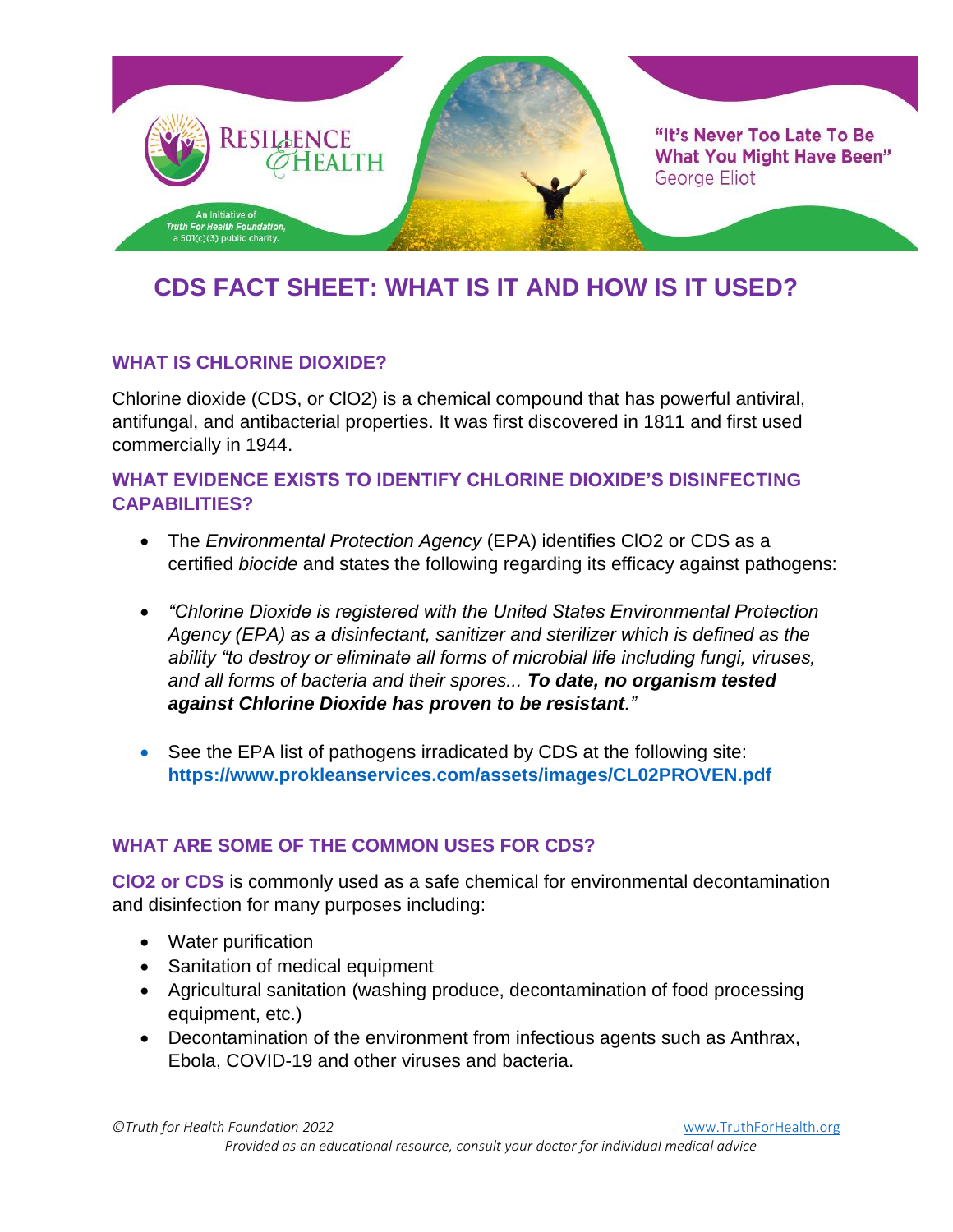

#### **WHAT ARE SOME OF THE COMMON MEDICINAL USES FOR CDS?**

Worldwide, there are many medicinal uses of CDS in humans and animals:

- Wound care, particularly non-healing wounds seen in diabetics
- Oral care
- Treatment of viral, bacterial, and fungal infections that worldwide have included: HIV, HPV, Ebola, Marburg, COVID-19, Lyme Disease, Malaria, MRSA
- Treatment of antibiotic resistant strains of bacterial infections
- Treatment of autoimmune conditions such a Lupus, diabetes, and arthritis
- Treatment of many cancers

#### **IS CHLORINE DIOXIDE SAFE FOR HUMAN AND ANIMAL CONSUMPTION?**

YES, when used properly. This is true for any medication or medical treatment. There are many peer-reviewed studies, patents and data that speak to the safety of chlorine dioxide use within a proper dose range. Many commonly prescribed medications are considered toxic or have adverse effects if used in the wrong dose or used incorrectly or for the wrong reasons. Common examples include:

- Potassium supplements, which at high doses can cause heart arrythmias or a heart attack or cardiac arrest.
- Water intoxication can cause electrolyte imbalances leading to heart arrythmias, confusion, delirium.

KEY POINT: just like any other medication, YOU MUST BE CAREFUL to use the *right* dose, the *right* way, and for the *right* reason(s).

#### **WHERE CAN I LEARN MORE ABOUT THE USES AND EVIDENCE ON SAFETY OF CHLORINE DIOXIDE?**

There are many peer-reviewed studies and reviews in medicine, science and from governmental agencies (EPA, NASA among others), that provide evidence of the efficacy and safety of chlorine dioxide use in a variety of settings. There are also books and video documentaries available to investigate the ways CDS has been studied and used.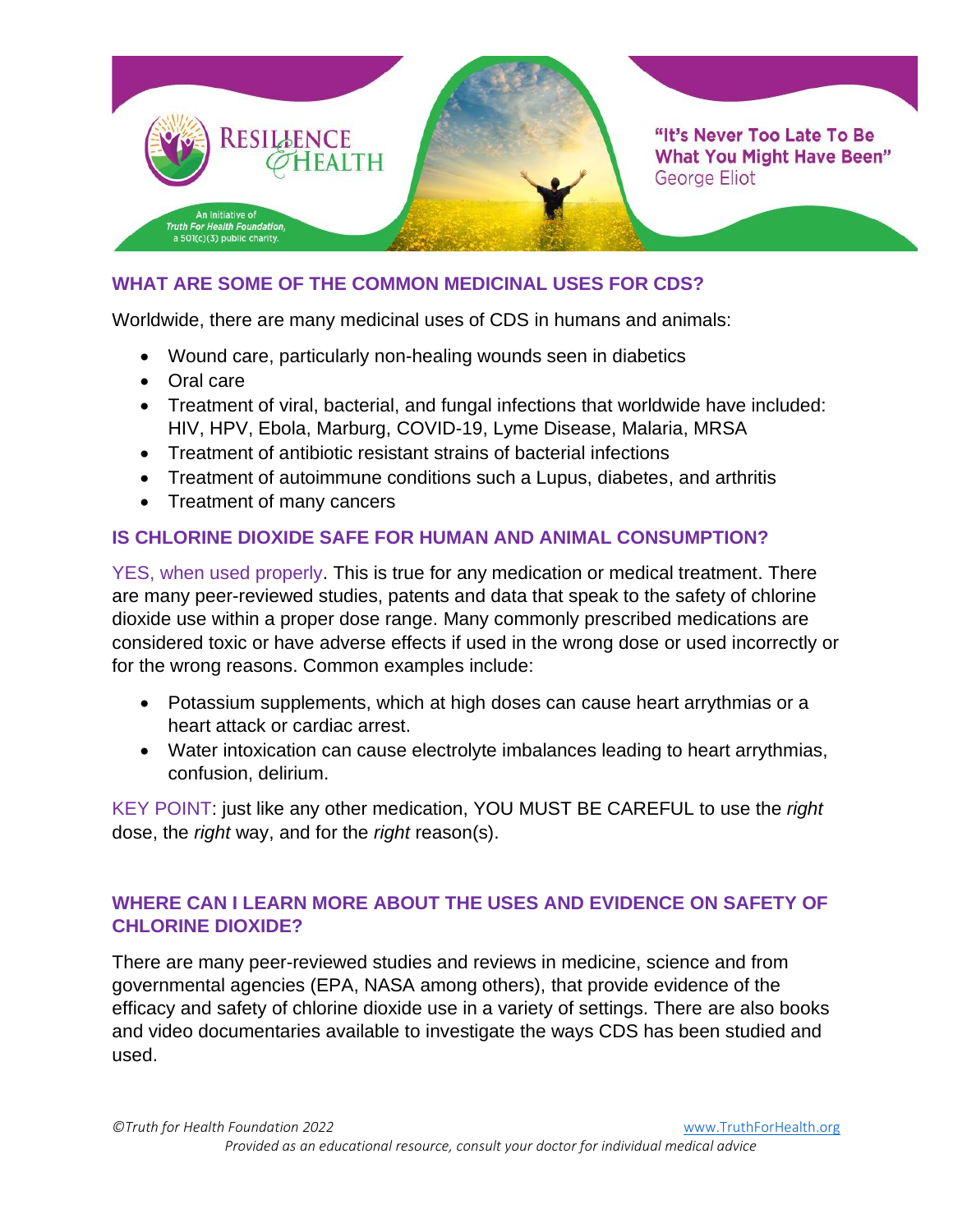

**Here are some good resources to learn more:**

Truth For Health Foundation Health & Resilience resource page: <https://www.truthforhealth.org/resilience/>

The Universal Antidote Video Documentary:<https://www.truthforhealth.org/resilience/>

The Universal Antidote Interactive reference Guidebook: [https://theuniversalantidote.com/wp-content/uploads/2021/02/The-Universal-Antidote-](https://theuniversalantidote.com/wp-content/uploads/2021/02/The-Universal-Antidote-Interactive-Reference-Guidebook.pdf)[Interactive-Reference-Guidebook.pdf](https://theuniversalantidote.com/wp-content/uploads/2021/02/The-Universal-Antidote-Interactive-Reference-Guidebook.pdf)

Users Testimonial Channels:

<https://www.brighteon.com/channels/bhstone7> <https://www.bitchute.com/channel/KWS38tosUq7L/>

*Curious Outlier* Channel:

<https://www.brighteon.com/channels/curiousoutlier>

*Curious Human* Channel

<https://www.bitchute.com/channel/vrPbyKTAWm0N/>

#### **Introductory Training and Supplies for Chlorine Dioxide**

#### **From** *Curious Human* **Productions: Introductory Training Videos for making CDS**

Intro video:<https://bit.ly/tua-intro> Video 1:<https://bit.ly/video-1-MMS-History-and-Demo> Video 2:<https://bit.ly/CDS-history-and-demo> Video 3A:<https://bit.ly/Video-3A-MMS1-Starting-Procedure> Video 3B: <https://bit.ly/Video-3B-Treat-Disease-with-MMS1> Video 4: [https://rumble.com/voc875-training-video-4-treating-acute-and-chronic](https://rumble.com/voc875-training-video-4-treating-acute-and-chronic-disease-with-cds-chlorine-dioxi.html)[disease-with-cds-chlorine-dioxi.html](https://rumble.com/voc875-training-video-4-treating-acute-and-chronic-disease-with-cds-chlorine-dioxi.html)

#### **Excel Database of Protocols:**

[https://docs.google.com/spreadsheets/d/1v5thZf3FTXQ3lA8jN1NOMOEa0Ns7ETfPVR8](https://docs.google.com/spreadsheets/d/1v5thZf3FTXQ3lA8jN1NOMOEa0Ns7ETfPVR8IiPGo7i4/edit#gid=229079204) [IiPGo7i4/edit#gid=229079204](https://docs.google.com/spreadsheets/d/1v5thZf3FTXQ3lA8jN1NOMOEa0Ns7ETfPVR8IiPGo7i4/edit#gid=229079204)